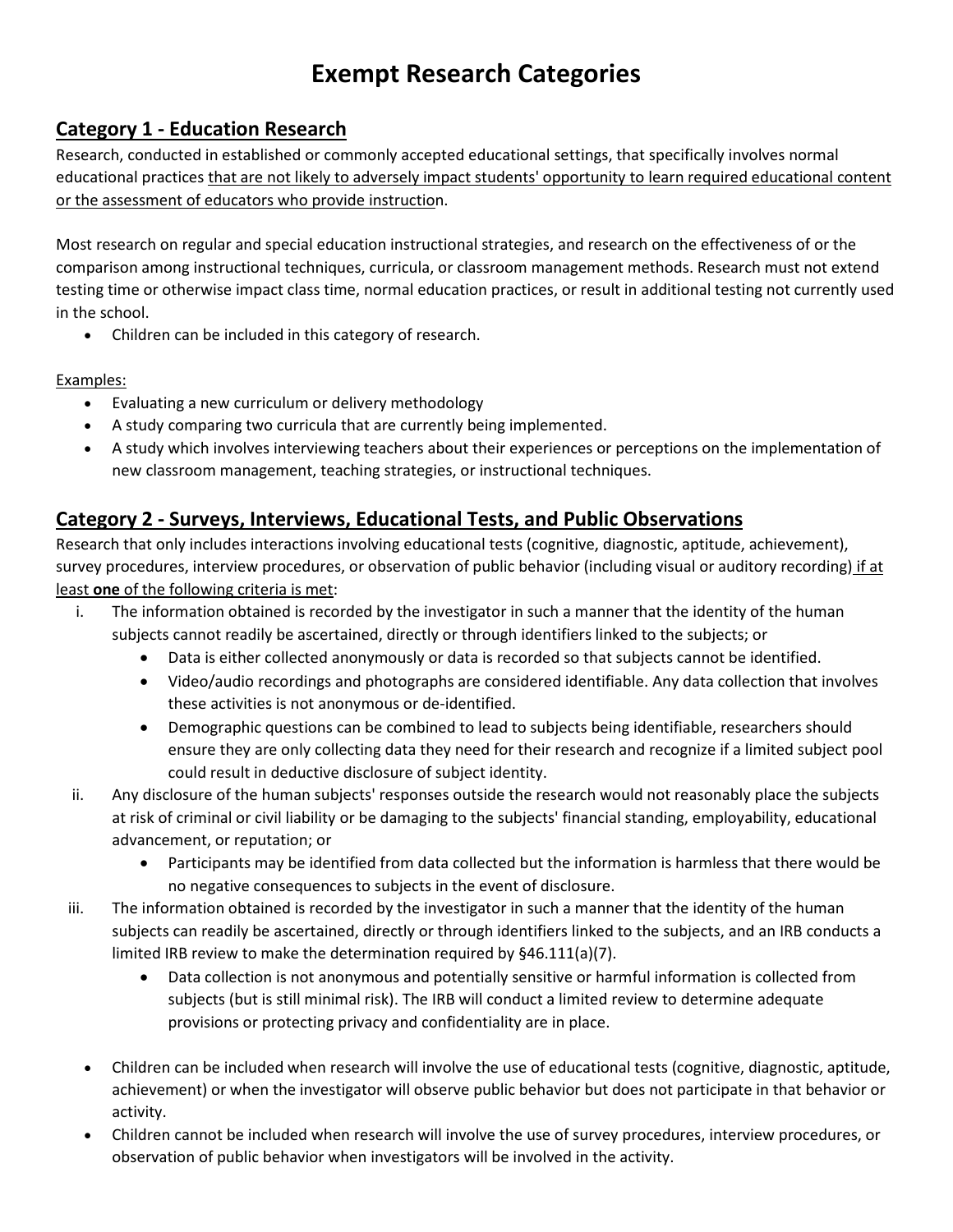Examples:

- Conducting an anonymous survey of workplace satisfaction
- Conducting a focus group about an experience or program
- Interviewing with college students regarding their plans after college
- Administering a numerical aptitude test and a working memory cognitive test to children
- Observing elementary children playground interactions, as long as the investigator has no involvement or does not manipulate the environment in any way

### **Category 3 - Benign Behavioral Interventions**

Research involving benign behavioral interventions in conjunction with the collection of information from an adult subject through verbal or written responses (including data entry) or audiovisual recording if the subject prospectively agrees to the intervention and information collection and at least one of the following criteria is met:

- i. The information is recorded without direct or indirect identifiers;
- ii. Disclosure outside of the research would not reasonably place the subjects at risk of harm (e.g., legal, financial, reputational, employability); or
- iii. The information is recorded with either direct or indirect identifiers, and there are adequate protections in place for protecting privacy and maintaining confidentiality (requires limited IRB review).

Benign behavioral interventions are brief in duration, harmless, painless, not physically invasive, not likely to have a significant adverse lasting impact on the subjects, and the investigator has no reason to think the subjects will find the interventions offensive or embarrassing.

If the research involves deceiving subjects regarding the nature or purposes of the research, this exemption is not applicable unless the subject is informed in advance that he or she will be unaware of or misled regarding the nature or purposes of the research.

• Children cannot be included in this category of research.

Examples:

- Having subjects play an online game and then answer questions about it, game play is 30 minutes
- Video recording subjects solving puzzles under various noise conditions, study takes about 2 hours
- Subjects are asked to complete assessments of memory and attention before and after 1 hour of cognitive exercise
- Having subjects decide how to allocate a nominal amount of received cash between themselves and someone else

#### **Category 4 - Secondary Data or Specimen Research that Does Not Require Consent**

Secondary research for which consent is not required: Secondary research uses of identifiable private information or identifiable biospecimens, if at least one of the following criteria is met:

- i. The identifiable private information or identifiable biospecimens are publicly available;
- ii. Information, which may include information about biospecimens, is recorded by the investigator in such a manner that the identity of the human subjects cannot readily be ascertained directly or through identifiers linked to the subjects, the investigator does not contact the subjects, and the investigator will not re-identify subjects;